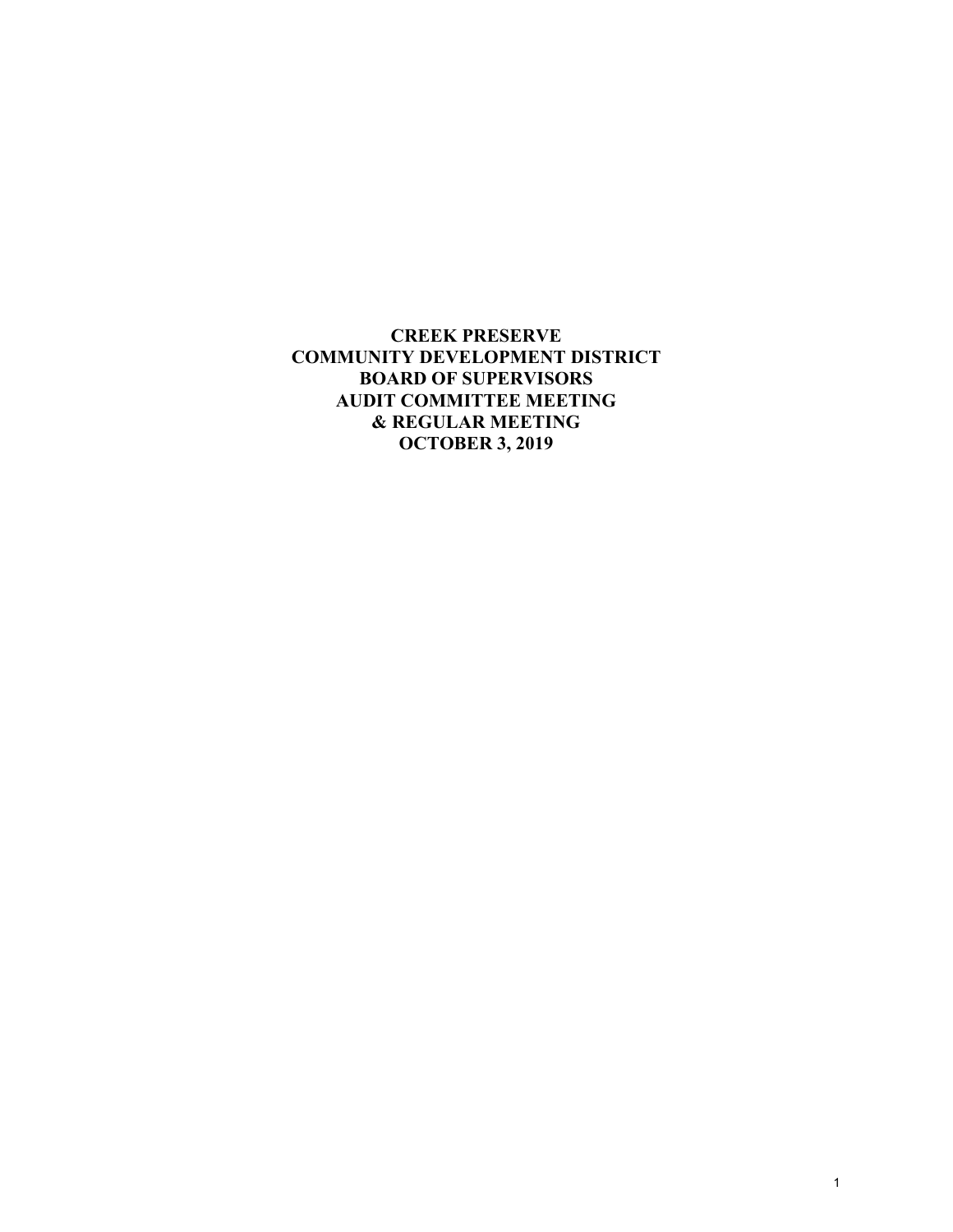# **CREEK PRESERVE COMMUNITY DEVELOPMENT DISTRICT AGENDA THURSDAY, OCTOBER 3, 2019**

#### **2:00 P.M.**

The Offices of Meritus Located at 2005 Pan Am Circle Suite 300, Tampa FL 33607

| <b>District Board of Supervisors</b>                | Chairman<br>Vice-Chairman<br>Supervisor<br>Supervisor<br>Supervisor | <b>Jeff Hills</b><br>Nick Dister<br>Ryan Motko<br>Laura Coffey<br>Kelly Evans |
|-----------------------------------------------------|---------------------------------------------------------------------|-------------------------------------------------------------------------------|
| <b>District Manager</b><br><b>District Attorney</b> | Meritus<br>Straley, Robin, Vericker                                 | Debby Nussel<br>John Vericker                                                 |
| <b>District Engineer</b>                            | <b>Stantec</b>                                                      | Tonja Stewart                                                                 |

#### *All cellular phones and pagers must be turned off while in the meeting room*

#### **The District Agenda is comprised of four different sections:**

The meeting will begin at **2:00 p.m.** Following the **Call to Order**, the public has the opportunity to comment on posted agenda items during the third section called **Public Comments on Agenda Items**. Each individual is limited to **three (3) minutes** for such comment. The Board is not required to take action at this time, but will consider the comments presented as the agenda progresses. The meeting will resume after the audit committee meeting with the sixth section called **Business Items.** This section contains items for approval by the District Board of Supervisors that may require discussion, motions, and votes on an item-by-item basis. If any member of the audience would like to speak on one of the business items, they will need to register with the District Administrator prior to the presentation of that agenda item. Agendas can be reviewed by contacting the Manager's office at (813) 397-5120 at least seven days in advance of the scheduled meeting. Requests to place items on the agenda must be submitted in writing with an explanation to the District Manager at least fourteen (14) days prior to the date of the meeting. The seventh section is called **Consent Agenda**. The Consent Agenda section contains items that require the review and approval of the District Board of Supervisors as a normal course of business. The eighth section is called **Vendor/Staff Reports**. This section allows the District Administrator, Engineer, and Attorney to update the Board of Supervisors on any pending issues that are being researched for Board action. The ninth section is called **Supervisor Requests**. This is the section in which the Supervisors may request Staff to prepare certain items in an effort to meet the District's needs. The final section is called **Audience Questions, Comments and Discussion Forum**. This portion of the agenda is where individuals may comment on matters that concern the District. The Board of Supervisors or Staff is not obligated to provide a response until sufficient time for research or action is warranted.

Public workshops sessions may be advertised and held in an effort to provide informational services. These sessions allow staff or consultants to discuss a policy or business matter in a more informal manner and allow for lengthy presentations prior to scheduling the item for approval. Typically, no motions or votes are made during these sessions.

Pursuant to provisions of the Americans with Disabilities Act, any person requiring special accommodations to participate in this meeting is asked to advise the District Office at (813) 397-5120, at least 48 hours before the meeting. If you are hearing or speech impaired, please contact the Florida Relay Service at 1 (800) 955-8770, who can aid you in contacting the District Office.

Any person who decides to appeal any decision made by the Board with respect to any matter considered at the meeting is advised that this same person will need a record of the proceedings and that accordingly, the person may need to ensure that a verbatim record of the proceedings is made, including the testimony and evidence upon which the appeal is to be based.